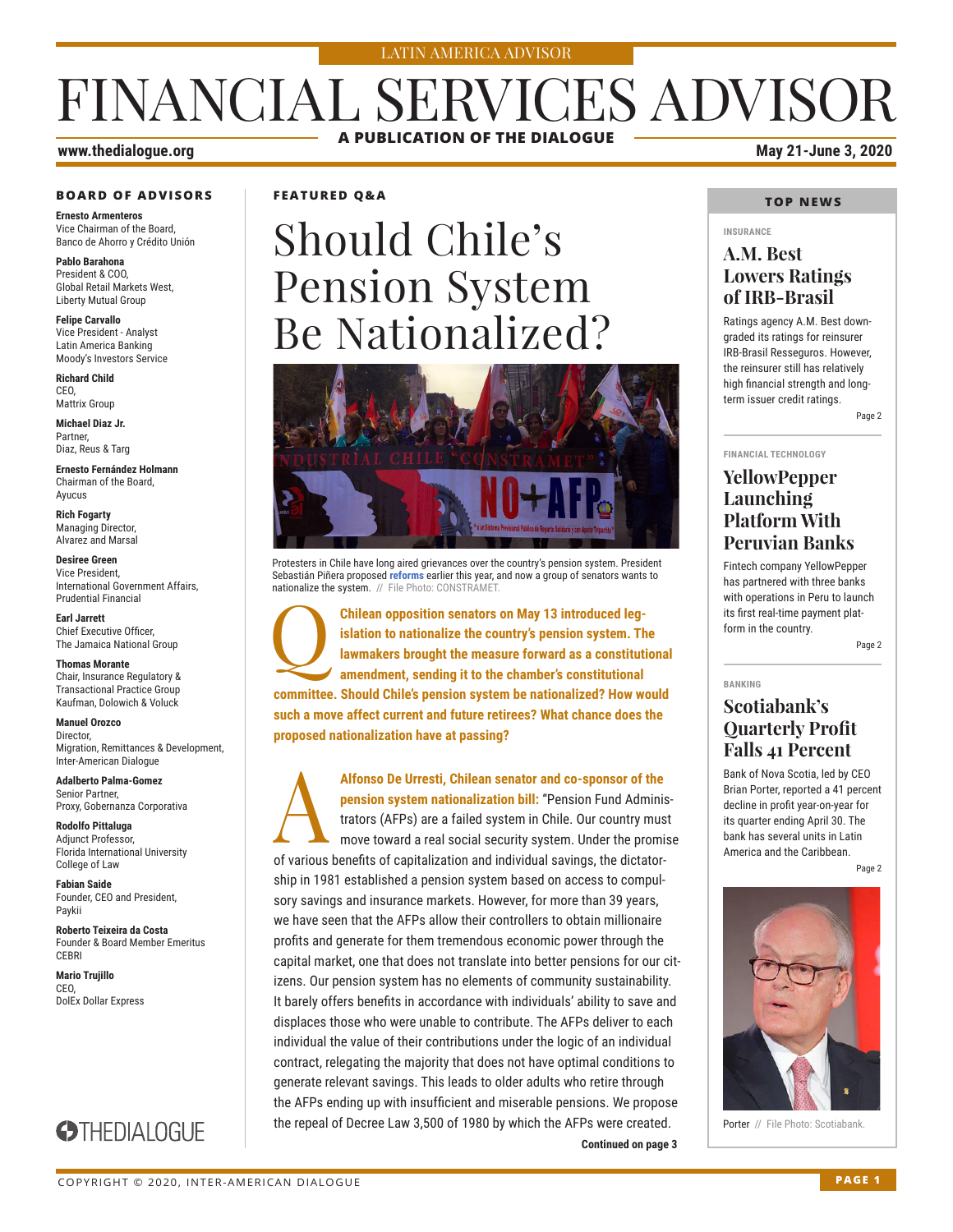#### **BANKING NEWS**

## Scotiabank's Profit Falls 41% for Quarter Ending April 30

Toronto-based Bank of Nova Scotia, or Scotiabank, on May 26 reported a 41 percent decline in its profit for the quarter ending April 30 as it put aside a record amount to cover loan losses. The bank, which has operations in several countries in Latin America and the Caribbean, reported quarterly net income of 1.32 billion Canadian dollars (\$975.5 million), as compared to 2.26 billion Canadian dollars for the same period a year earlier. The bank said its diluted earnings were 1 Canadian dollar, down 42 percent year-on-year. Scotiabank added that its return on equity was 7.9 percent as compared to 13.8 percent for the same quarter a year earlier. The lender added that its adjusted net income was 1.37 billion Canadian dollars in the quarter and that earnings per share were 1.04 Canadian dollars, both down 39 percent year-on-year. Return on equity was 8.2 percent in the quarter as compared to 13.6 percent a year earlier. Scotiabank said its results "were significantly impacted by higher loan loss provisions" of 1.85 billion Canadian dollars for the quarter.

### **INSURANCE NEWS**

### A.M. Best Lowers Credit Ratings of IRB-Brasil

Ratings agency A.M. Best said May 29 that it downgraded its ratings for reinsurer IRB-Brasil Resseguros, saying the move reflects a revision of its view of the Brazilian company's enterprise risk management. The reinsurer has failed to "establish adequate risk management tools to ensure meeting appropriate regulatory liquidity metrics" calculated by the Brazilian reinsurance industry regulator, A.M. Best said.

It added that the failure resulted in a "special regulatory inspection." A.M. Best also said that it "believes that IRB should have resources and management capabilities to avoid such a regulatory breach." A.M. Best downgraded the reinsurer's financial strength rating to A- from A and its long-term issuer credit rating to a- from a. The relatively high ratings "reflect IRB's balance sheet strength," which the ratings agency said it categorizes as "strongest." IRB also has a "strong operating performance, neutral business profile and marginal enterprise risk management," the ratings agency added. A.M. Best also pointed out that IRB in March announced the sudden departure of members of its senior management because of governance issues, and in April, "there were significant changes in the board of directors." The ratings agency said the "recent high-level departures have created additional uncertainty regarding the strategic direction of the company." Before the downgrades, Reuters cited two unnamed sources in reporting that IRB was in advanced talks to buy the portfolios of rivals in Brazil and elsewhere in Latin America. The management changes that A.M. Best alluded to were the reinsurer's replacement of its chief executive officer and its chief financial officer following false reports that Berkshire Hathaway had acquired a stake in the company.

### **FINANCIAL TECHNOLOGY NEWS**

### YellowPepper Launching Platform With Peruvian Banks

Mobile banking and payment solutions provider YellowPepper announced May 27 that, in partnership with three banks, it has launched PLIN, its first real-time payment platform in Peru. The platform allows for the transfer of money between customers of different banks in Peru, YellowPepper said in a statement. The launch was in partnership with BBVA, Interbank and Scotiabank and will allow customers to make the transfers free of charge and through the use of only a mobile phone number. "With this

#### **NEWS BRIEFS**

### **Caixa Econômica Federal Reports 22.2% Drop in Net Income for First Quarter**

Brazilian state-owned bank Caixa Econômica Federal reported 3.049 billion reais (\$535.62 million) in net income for the first quarter, a 22.2 percent drop as compared to the same period a year ago, Reuters reported May 21. The lender's net interest income declined 13.9 percent year-on-year.

### **A.M. Best Turns Negative on Colombian Insurance Market**

Ratings agency A.M. Best has revised its market segment outlook for Colombia's insurance sector to negative, Reinsurance News reported May 27. The economic damage resulting from the Covid-19 pandemic will put a significant strain on the country's insurance providers, A.M. Best said. As of last November, Colombia's insurance sector was the sixth-largest in Latin America, with \$7.8 billion in premiums and an insurance penetration rate of 2.6 percent, Reinsurance News reported.

### **Republic Bank Guyana Gets Complaints Over Account Deductions**

Some customers of Republic Bank Guyana have been complaining to the bank about deductions made from their accounts, Stabroek News reported May 26. In recent years, the bank has heard complaints from customers related to operational issues that have included unauthorized deductions from accounts for supposed online transactions. In some cases, money was unexpectedly credited to accounts. Earlier this year, some customers complained that Republic Bank had appeared to have belatedly processed some transactions from November and December. A bank representative told the Stabroek News that customers facing problems should contact their branch.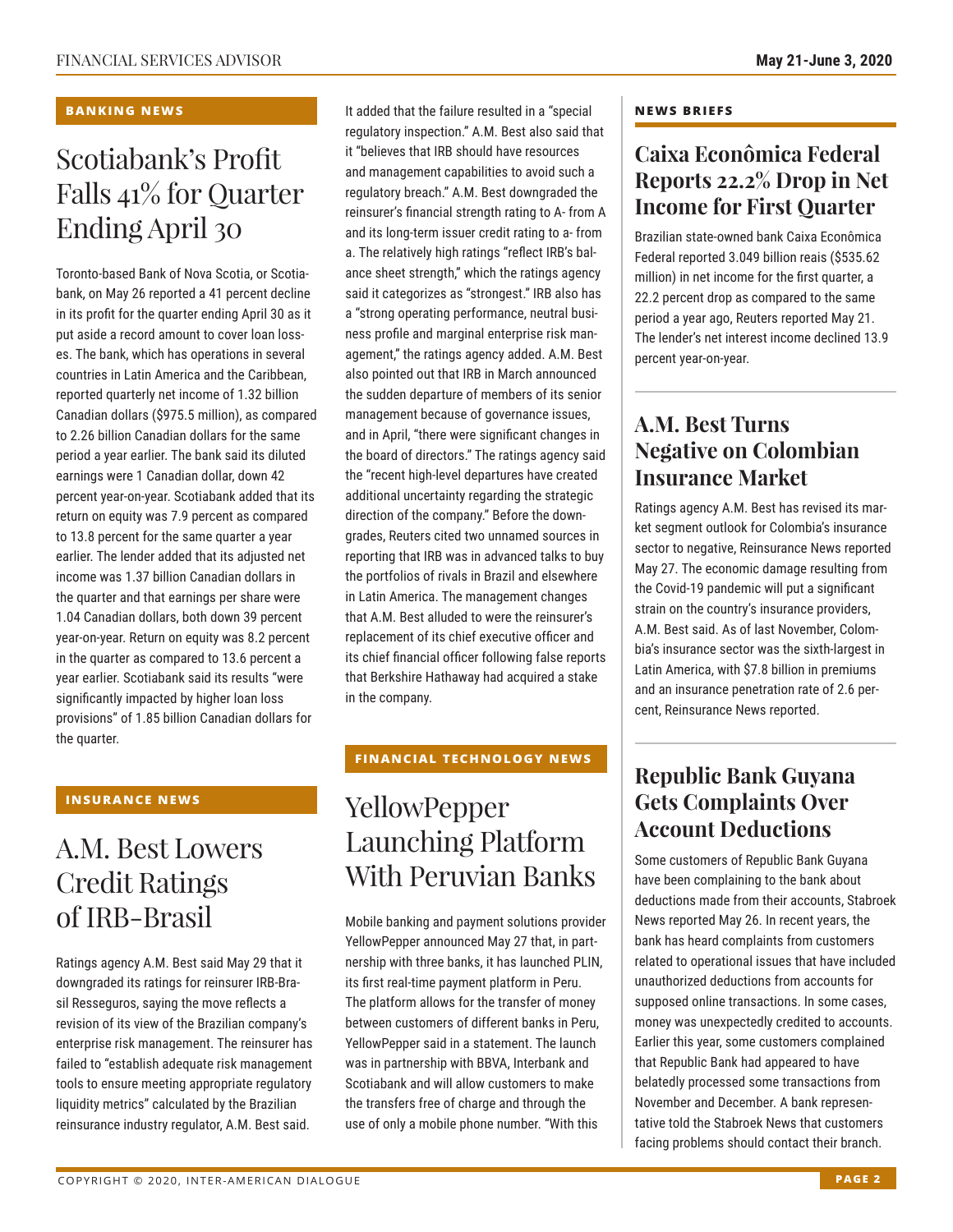launch, PLIN not only benefits the customers of a single bank but instead seeks to meet the needs of more than 10 million people who make instant daily transfers and promote the reduced use of cash," YellowPepper said. Jonathan Scaillon, YellowPepper's chief commercial officer, said it has seen "extremely positive" acceptance of the platform by users. "This initiative is unique in the region; with these first three banks, we are creating the foundation for an open and national interoperable digital payments ecosystem that benefits all Peruvians," he said. In addition to the three banks that are part of the launch, YellowPepper said the new platform will also be available soon for customers of Peruvian bank BanBif. "The goal is for many other Peruvian banks to incorporate the PLIN ecosystem in the near future," Yellow-Pepper added. The platform will automatically be installed in the mobile applications of the participating Peruvian banks, making its use "transparent" for users, the company said.

## Argentine Authorities Eye Tighter Controls on Crypto Trading

The Argentine government's Financial Information Unit, which works to fight money laundering, has announced that it is seeking to implement tighter controls on the trading of cryptocurrencies in the country, CoinList reported May 29. The agency said the tighter controls are needed because of higher levels of crime and money laundering since cryptocurrency trading became more popular in the South American country. The agency's head, Carlos Alberto Cruz, expressed concerns about the trading of virtual assets, saying the operations "could be carried out by people who intend to circumvent international standards and avoid the [anti-money laundering] framework." However, critics of the agency say it is motivated by a desire to prevent Argentines from concerting fiat currency into digital currency, the website reported. The Financial Information Unit is seeking to gather information on people and entities involved in trading cryptocurrencies and has ordered financial institutions, including

#### **FEATURED Q&A / Continued from page 1**

To replace it, we propose the creation of a Solidarity Pension System, which includes a universal basic pension, old-age pension, disability pension and survival pension. In addition, a solidarity basic pension system and a universal basic pension will be established. The system will be financed on a tripartite basis, with equal contributions from the worker and the employer. The state contribution will be defined in the budget law every three years. It has been said that we want to nationalize contributors' resources. That is false. Our project determines that the contributions saved in individual accounts administered by AFPs will continue to be workers' property and must be transferred to the Institute of Social Security, which will grant each worker a certificate, a document that will record their balance, updated online. Chile needs to move toward a new mixed pension system that maintains positive elements, linked to the incentive to save society but framed in a scheme of true social security."

Fernando Larraín, director<br>
general of the AFP Associa<br>
of Chile: "A group of five Cl<br>
senators has introduced a l **general of the AFP Association of Chile:** "A group of five Chilean senators has introduced a bill to nationalize the private pension system. The move intends to provide the state with quick cash. It is a populist and dangerous bill that seriously harms Chile's position in the world. This is similar to what happened in Argentina in 2008. The initiative is dangerous because it aims to expropriate people's life savings in order to give to others who have never saved. Also, the proposal does not discuss how it will improve the pension system for the future. It is well known that in order to raise pension amounts for the future, you need to increase the contribution rate, postpone the retirement age and increase the density of contributions, among other measures, none of which are covered by the lawmakers' proposal. This is a project based on an ideological and populist measure that increases uncertainty in the country,

takes out the money of workers to give it away for political purposes and destroys a system under a false promise that pensions are going to be better in the future. Chile is well known for its institutional capacity, the quality of its public policies and respect for the rule of law. What these five lawmakers are doing is not only delaying the economic and social development for Chile, but also taking away each person's individual savings in the pension system. We need to improve pensions for everybody, there is no doubt, but populist measures such as this one go in the opposite direction, and that does not benefit the society."

### Kathleen C. Barclay, former<br>
president of the American<br>
Chamber of Commerce in Cl<br>
The Chilean Congress is unit **president of the American Chamber of Commerce in Chile:** "The Chilean Congress is unlike-

ly to approve the proposal regarding nationalization of the private pension system. As drafted, it would not benefit Chilean retirees. It would move management to the government without addressing underlying issues related to an aging population: the need to save more and to deal with frequent periods of time when workers do not contribute as well as the large number of informal workers who do not save and who do not have access to the solidarity pillar available to the most vulnerable. Moreover, the proposal lacks legislative rigor. Submitting a proposal with limited possibility for success is particularly unhelpful at a time when efforts need to be focused on consensus and confidence building to develop real solutions for the social and economic challenges coming out of the pandemic. It also raises doubts as to the commitment of the senators proposing the legislation to the constitutional reform process that was agreed to last November, which is fundamental to dealing with the social issues that sparked widespread discontent in October of last year. It is important to send signals of certainty supporting Chile's solid institutions—this is critical for the roughly 5.5 million workers who have

**Continued on page 6**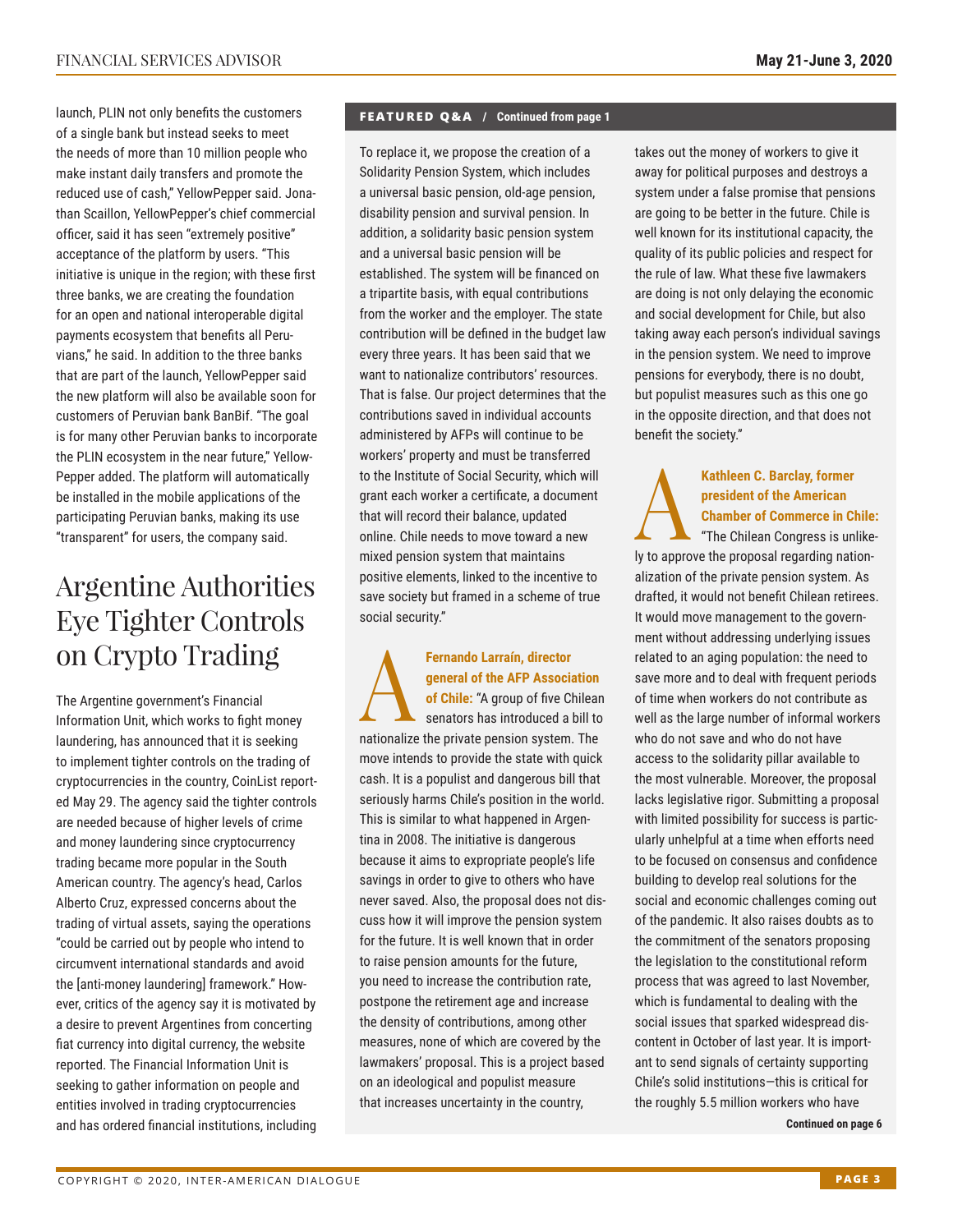exchanges, banks and mutual fund providers, to report any suspicious activity. The agency also is planning to more closely monitor entities such as shipping companies, stockbrokers, art galleries and sports leagues for suspicious activity. Due economic problems including inflation in Argentina, a growing number of Argentines has bought digital currencies such as Bitcoin in an effort to safeguard their money, the website reported.

#### **POLITICAL NEWS**

## Death Toll Rises to 17 After Storm Hits El Salvador, Guatemala

The death toll rose to 17 on June 1, and seven people were reported missing, after Tropical Storm Amanda lashed El Salvador and Guatemala the previous weekend, the Associated Press reported. Most of the reported fatalities happened in El Salvador, where Interior Minister Mario Durán said approximately 7,000 people were scattered across 154 shelters. He added that the storm in 70 hours brought a quarter of the rain that the country typically receives in a year. The torrential rains led to landslides and flooding, particularly in the western part of the country. On May 31, officials said that nearly 900 homes had sustained damage. Salvadoran President Nayib Bukele visited one of the areas that was hardest hit on the outskirts of San Salvador, where some 50 families lost their homes. Bukele said the government would give them \$10,000 for rebuilding their homes. El Salvador's Legislative Assembly approved the use of a \$389 million loan from the International Monetary Fund in order to deal with the impact of the storm and the Covid-19 pandemic, the wire service reported. In Guatemala, a nine-year-old boy drowned after a river swept him away, and another person was killed when a house collapsed, according to David de León, a spokesman for Guatemala's national disaster agency. The storm dissipated after it moved over land, but on June 1 the U.S. National Hurricane Center said the remnants of the

### **THE DIALOGUE CONTINUES**

## Will Countries' Inclusion on a Money Laundering List Spur Action?

The European Commission said<br>
in early May that it is adding<br>
several countries, including<br>
ones in Latin America and the **in early May that it is adding several countries, including ones in Latin America and the Caribbean, to its list of nations that pose a risk to the bloc because of shortcomings in fighting money laundering and terrorist financing. Among the countries mentioned are Panama, the Bahamas, Barbados, Jamaica and Nicaragua. Have these countries' actions, or lack of action, merited their placement on the list? What practical effects will their inclusion on the list have for these countries and businesses operating there? What should the singled-out countries do in order to improve their controls against money laundering and terrorist financing?**

Michael Malarkey, managing<br>director for the Americas, and<br>Ross Marrazzo, managing<br>partner, both at Treliant: "The<br>European Commission announced plane **director for the Americas, and Ross Marrazzo, managing partner, both at Treliant:** "The European Commission announced plans to adjust its approach to countries with deficiencies in their AML and CTF regimes, updating its methodology to address challenges as the previous version did not make it clear what the affected countries had to do to improve. As a result, an updated blacklist was released for comment. Twelve countries will be added to its list of jurisdictions whose AML regulations 'pose significant threats to the financial system of the Union.' In Latin America, this includes Panama, the Bahamas, Barbados, Jamaica and Nicaragua. Previously, the FATF identified these countries as jurisdictions with weaknesses in their anti-financial crime regimes, such as weak beneficial ownership disclosure standards, harmful tax practices and lack of international standards on information exchange. Covid-19 travel restrictions have

unfortunately (for the countries concerned) prevented scheduled FATF site visits that might have provided relief for some of these countries. However, the implementation date for including countries on the list has been extended to Oct. 1. As international regulations become more stringent, with a focus on improving transparency of corporate ownership and eliminating havens for bad actors and illicit finance, banks and local regulators should review, enhance and test their compliance programs to meet the changing requirements. In the past, the FATF has focused on key issues in the region, and it appears the European Commission is set to replicate these efforts. This includes reducing harmful tax practices and artificial tax structures, enhancing international standards on information exchange and improving beneficial ownership disclosure standards. Updating these standards and ensuring strong governance structures will provide a basis for satisfactory reviews in the future. Under E.U. law, banks and other financial institutions will be required to conduct additional due diligence on clients located in, or transacting with, the listed countries. In what has become a difficult economy this year, the threat of increased time and costs and slowing trade and investment deals, potentially affecting vital correspondent banking relationships, could further hinder the economic rebound in the region and further depress local industry involved in financial services."

**EDITOR'S NOTE: The comment above is a continuation of t[he Q&A pu](http://www.thedialogue.org/wp-content/uploads/2020/05/FSA200520.pdf)blished in the May 7-20 issue of the Financial Services Advisor.**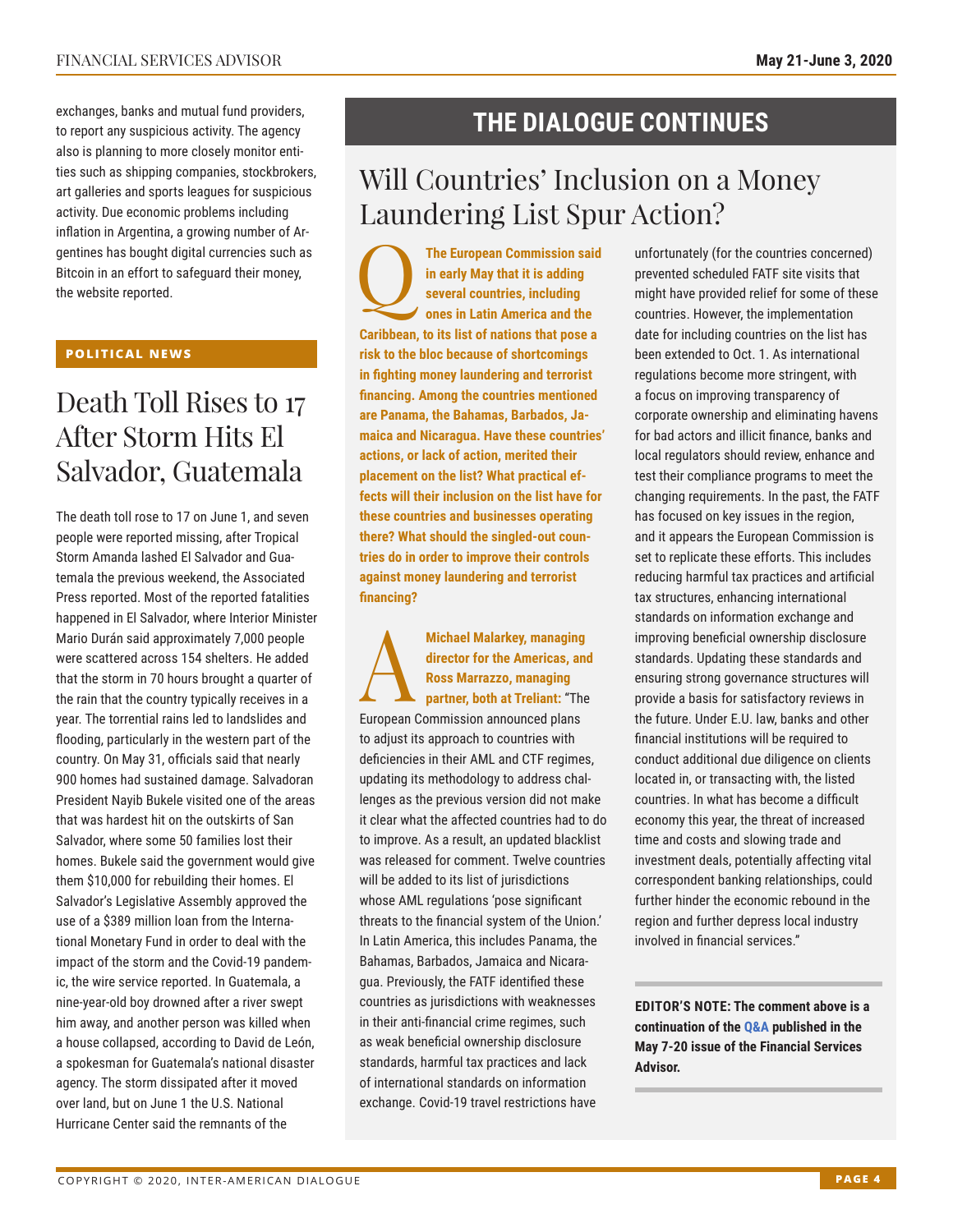#### **NEWS BRIEFS**

### **Int'l Monetary Fund Increases Financing for Honduras to \$531 Mn**

The International Monetary Fund has increased its level of financing to Honduras to \$531 million, immediately releasing \$233 million, more than five times the amount that the lender initially approved, Reuters reported June 1. The financing is intended to help the Central American country through the Covid-19 pandemic.

### **Suriname's National Vote Free and Fair So Far: Caricom Observers**

Suriname's national vote so far has been "free, fair, transparent and credible," the Caribbean Community, or Caricom, elections observation mission said in a statement on June 1, Stabroek News reported. Preliminary results show opposition party VHP ahead of ruling party NDP, whose leader, Dési Bouterse, has ruled the country for four decades. Both sides have alleged irregularities in the ballot-counting process. In a separate statement, the OAS electoral mission said that "despite some interruptions and a slow pace … the mission has not observed changes in trends or serious irregularities."

### **Colombian Central Bank Cuts Key Interest Rate to Record Low**

Colombia's central bank on May 29 cut its key interest rate to a record low in an effort to stimulate the economy as the finance ministry forecasts the deepest recession in the country's history, Bloomberg News reported. The bank cut the rate by 50 basis points for the third consecutive month, to 2.75 percent. Five policymakers voted in favor of the cut, while two argued for a more modest cut of 25 basis points. The central bank expects output to contract by between 3 percent and 7 percent this year.

storm had formed into a tropical depression in the Bay of Campeche and that it was expected to move in coming days through the Gulf of Mexico.

## Protest in Brazil Against Racism Turns Violent

Demonstrators clashed June 1 with police in the southern Brazilian city of Curitiba as they protested police crimes against blacks following the recent death of a black man in police custody in the United States, the Voice of America reported. Police in Curitiba fired tear gas and rubber bullets at protesters to break up the demonstration. The gathering had been otherwise peaceful when scores of protesters started vandalizing buildings near the governor's palace. There were no immediate reports of arrests. On May 31, police deployed tear gas to break up a similar protest in Rio de Janeiro. In recent days, protesters have taken to the streets in front of the White House in Washington as well as in several other U.S. cities following the May 25 death of George Floyd, a black man who died in Minneapolis after a white police officer knelt on his neck for more than eight minutes.

### **ECONOMIC NEWS**

## Argentina Again Extends Deadline in Debt Negotiations

Argentina on June 1 again extended the deadline to reach a deal with international bondholders to restructure \$65 billion in foreign debt, and the government said it may sweeten its offer, Reuters reported. The latest self-imposed deadline was set to expire June 2. Technically, Argentina is already in default after having missed an interest payment extension on May 22, but both the government and foreign creditors agreed to continue talks after

bondholders rejected a previous proposal. The government is evaluating "additional adjustments" to its offer "with a view of maximizing investor support without compromising its debt sustainability goals," it said in a statement, Reuters reported. "We are working on the final amendments to the offer, but the margin that remains for adjustment is thin," said Economy Minister Martín Guzmán, adding that the deadline for talks would again be extended following the offer in order to provide time to draft and sign the final deal. The International Monetary Fund has expressed its support for the current proposal.

## El Salvador's Bukele Vows to Veto Measure to Reopen Economy

El Salvador's Legislative Assembly on May 30 passed an emergency bill to gradually begin reopening the country's economy, though President Nayib Bukele has vowed to veto it, Reuters reported. Legislators voted 56 to 6, with one abstention, in favor of a bill that would establish guidelines to resume production, outline workers' rights and regulate lockdowns. Bukele argues it is too risky to reopen businesses, a move he says will lead to a spike in coronavirus infections. "They know that this bill will be vetoed. Their interest is not to reactivate the economy. They are even less interested in people's lives and health," Bukele wrote on Twitter, referring to lawmakers. "Their job is to trip up the government," he added. The president had asked Congress to extend quarantine measures for another 15 days, saying economic activity could restart once the extension expired. It is the second emergency bill to reopen the economy that the Legislative Assembly has passed that Bukele has promised to veto, EFE reported. The president recently clashed with the Legislative Assembly over how to approach the pandemic. Lawmakers and rights groups have blasted Bukele for using the health crisis to justify what they call authoritarian tendencies. The Central American nation has registered more than 2,600 confirmed cases and 46 deaths related to it.